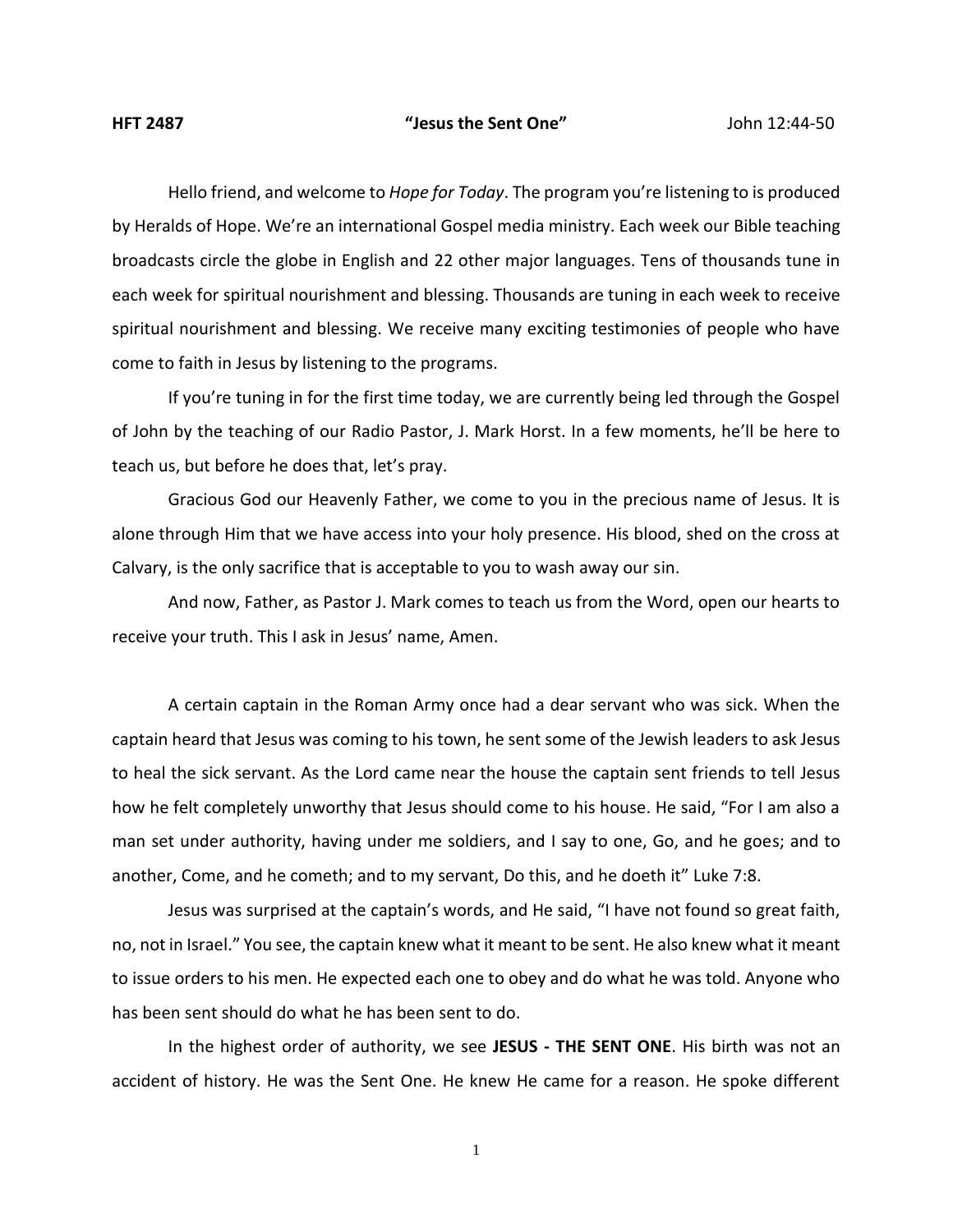times of His hour not being as yet. Then He spoke on other occasions that the hour had come. He spoke of being sent by the Father. From the Biblical record in the Gospels, we must conclude His life was under divine direction. God was directing His life. This becomes evident in the text of this message in the Gospel of **John 12:44-50**.

44 Jesus cried and said, He that believeth on me, believeth not on me, but on him that sent me.

45 And he that seeth me seeth him that sent me.

46 I am come a light into the world, that whosoever believeth on me should not abide in darkness.

47 And if any man hear my words, and believe not, I judge him not: for I came not to judge the world, but to save the world.

48 He that rejecteth me, and receiveth not my words, hath one that judgeth him: the word that I have spoken, the same shall judge him in the last day.

49 For I have not spoken of myself; but the Father which sent me, he gave me a commandment, what I should say, and what I should speak.

50 And I know that his commandment is life everlasting: whatsoever I speak therefore, even as the Father said unto me, so I speak.

From these words of Jesus, I set forth several basic **STATEMENTS** for an understanding that Jesus is The Sent One.

The first Statement: **There is the Light of Faith.**

Some things cannot be reasoned out. Some experiences in life are beyond our reason. They must be believed. Jesus said, "He who believes on me does not believe only on me, but he also believes on him who sent me."

We are not asked to abandon our thought. We are only asked to harness it, to bring it into proper focus so what we believe is what we ought to believe. And there is the light of faith. It is beyond reason. By faith, the Bible says, we understand that the worlds were framed by the Word of God.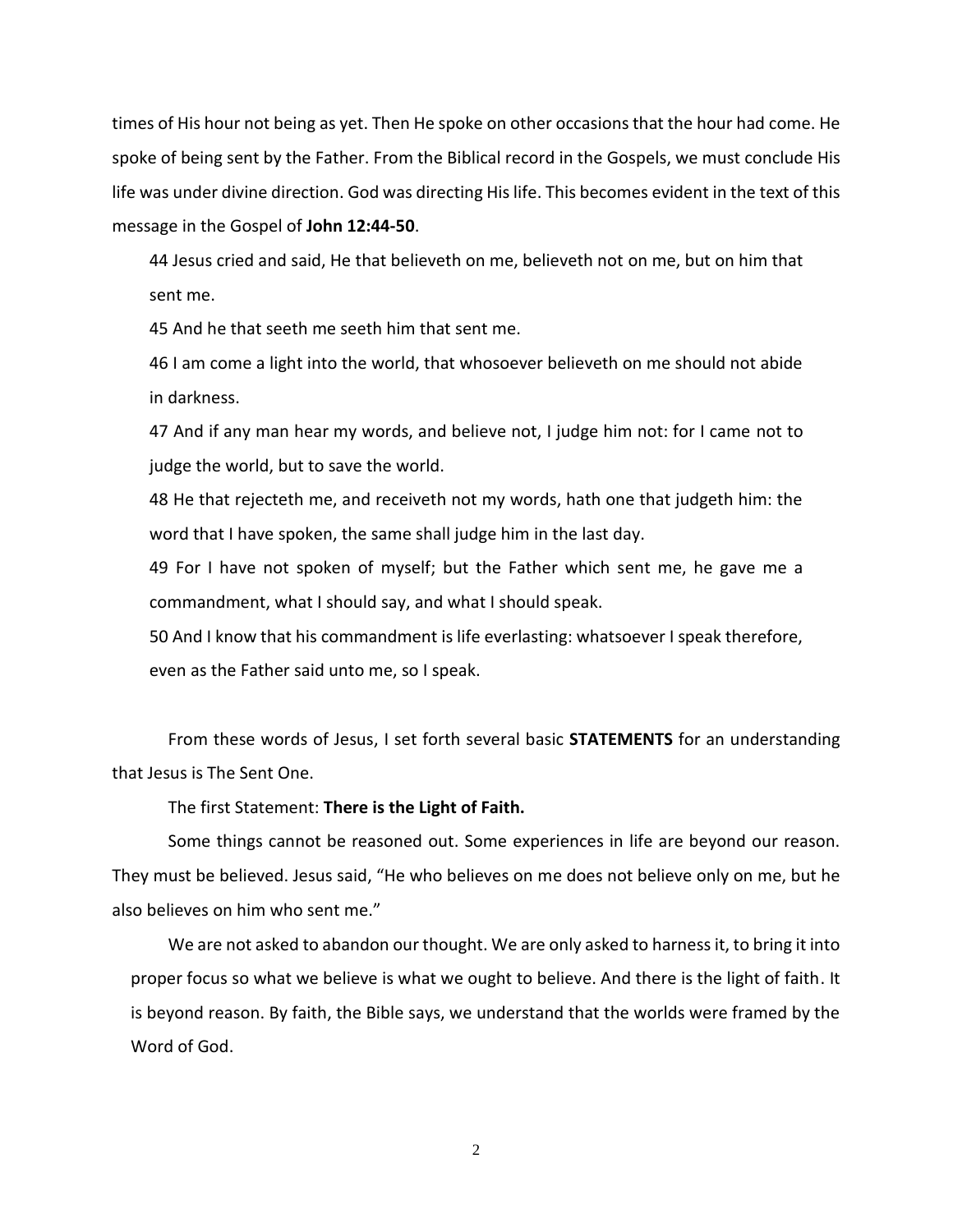Now, we cannot understand this in any other way. There's only one way that we can understand the origin of the universe. By faith we understand that the worlds were framed by the word of God. You see, there is the light of faith.

The light of faith in Jesus is to connect with faith in God. Here then is a basic statement: there is the light of faith.

One of the great church fathers years ago by the name of Tertullian once said, "I believe because it is ridiculous." He was saying, because I cannot reason it out I will, therefore, accept it by faith. There is the light of faith.

## The second Statement: **There is the Locus of Judgment.**

Now, every judgment must rest upon some fact. The judge must know the law. He cannot create the law as he goes. He must relate his decision and judgment to existing law, what has been written and what has been practiced. There is the locus of judgment.

It is so in our courts of the land. It is so, also, in the courts of God. Divine judgment also rests upon fact. Jesus said, "It rests upon my words." He said, "I did not come to judge, I came to save the world." At the same time, He said, "The words that I have spoken, they will judge you in the last day."

Surely it is true: His words are saving words. But His words are also judging words. So He said the locus of judgment rests on His words. There is a definite connection between His word and the final day of judgment, my friend. Isn't it wonderful that He has told us before hand so that we can understand how to prepare for that appearance in the court of God?

Here then is a basic statement. There is the locus of judgment: His Words.

There is then that third Statement: **There is the Line of Authority.**

Many claims have been made for final and divine authority. But there is only one that is absolutely true and sure. It is the claim of Jesus which He made here. He said, "I have what I have from the Father. I understand his commandment and his commandment is everlasting life. I am saying what I am saying because he has told me."

You see, there is a direct connection, a direct line of authority. The claim that Jesus made is absolutely correct. He was God in the flesh. He was the Sent One. He did and said what He was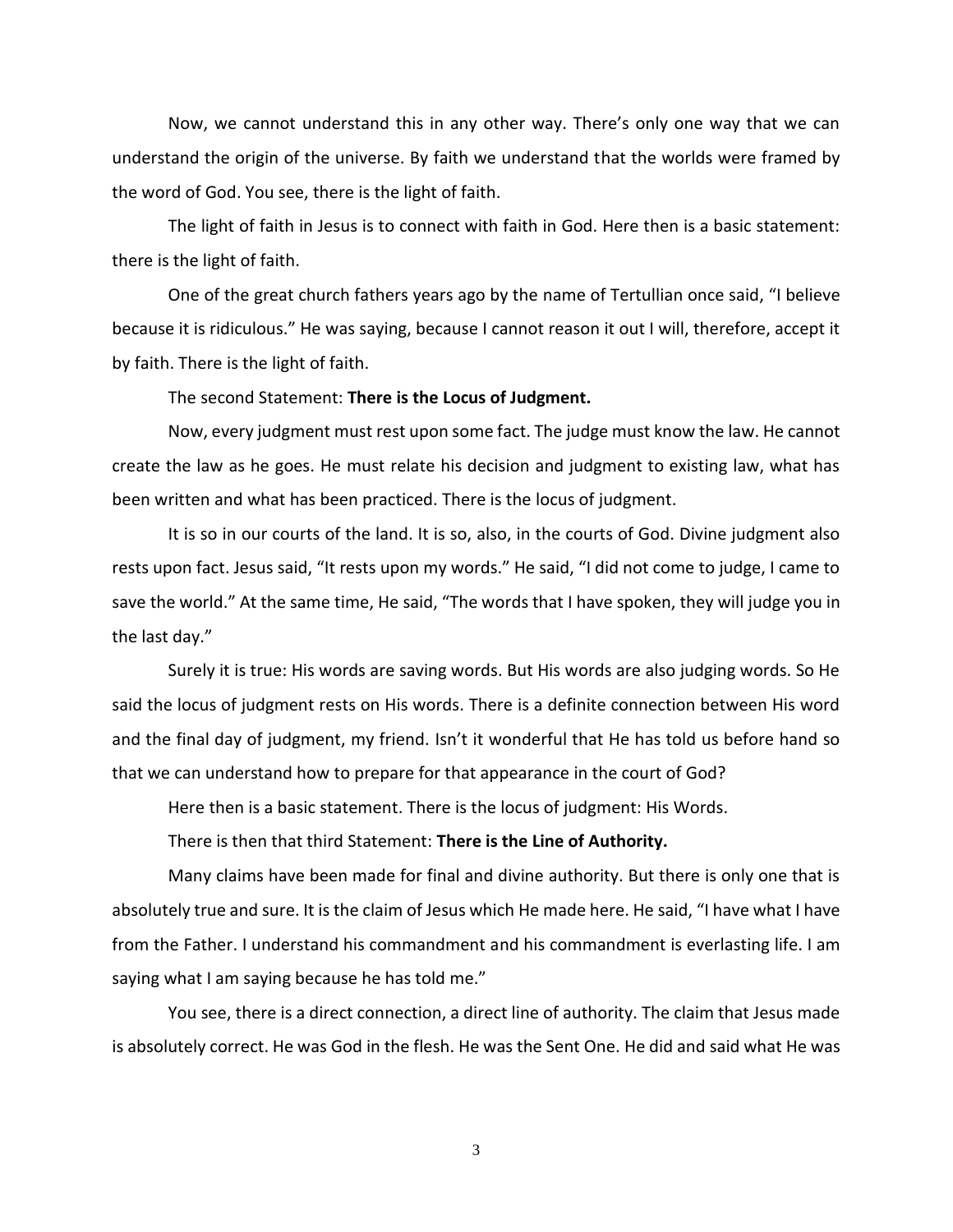to do and say. He came to bring everlasting life. "For God so loved the world that he gave his only begotten Son, that whosoever believeth in him should not perish, but have everlasting life."

There is the line of authority. As God in the flesh, He was the Sent One. He had a direct connection with the Father. He understood what God the Father wanted Him to do. And He did it. Here then is another basic statement: there is the line of authority right to God the Father. Jesus is the Sent One.

You will have a fuller understanding of Jesus as the Sent One by accepting these statements. There is the light of faith, Praise God! There is the locus of judgment; we know His Word beforehand. There is the line of authority right to God the Father. Jesus is the Sent One.

Let's pray. Heavenly Father, we are so thankful that you have sent your Son, Jesus, into the world to be our Savior. We know that when He came to earth, His own people didn't receive Him. But to as many as did receive Him, to them He gave the right or privilege to become His very own children. How wonderful!

I pray right now for my friend who is listening to my voice, that he or she might come to a better understanding of Jesus as the sent One. He came to give us the light of faith, so we could believe in Him and in the Father. He came, as God in the flesh, to show us what You are like. So, bless my friend as he considers the claims of Jesus on his life. And help him to choose to follow Him and walk in His joy and peace. I ask this in Jesus' name, Amen.

My friend, I remind you of Jesus' words. He said, "He who believes on Me, believes not only on Me, but on Him who sent Me." In other words, He was saying, "if you believe on Me then you also believe on My Father, God." You see, God and Jesus are inseparable. You can't say you believe in God and reject Jesus; that doesn't work. If you reject Jesus that's proof that you really don't believe in God. And the reverse is also true.

Now, perhaps you're considering coming to Jesus, but you have some questions about Him. If you contact us with those questions, we would be happy to answer them from the Bible, God's Holy Word. So, listen carefully now as Arlin gives you a variety of ways you can contact us.

My friend, was this teaching helpful? If you'd like a copy, either in print or a digital file, just contact us and ask for it by the title. Or log onto our website *heraldsofhope.org.*